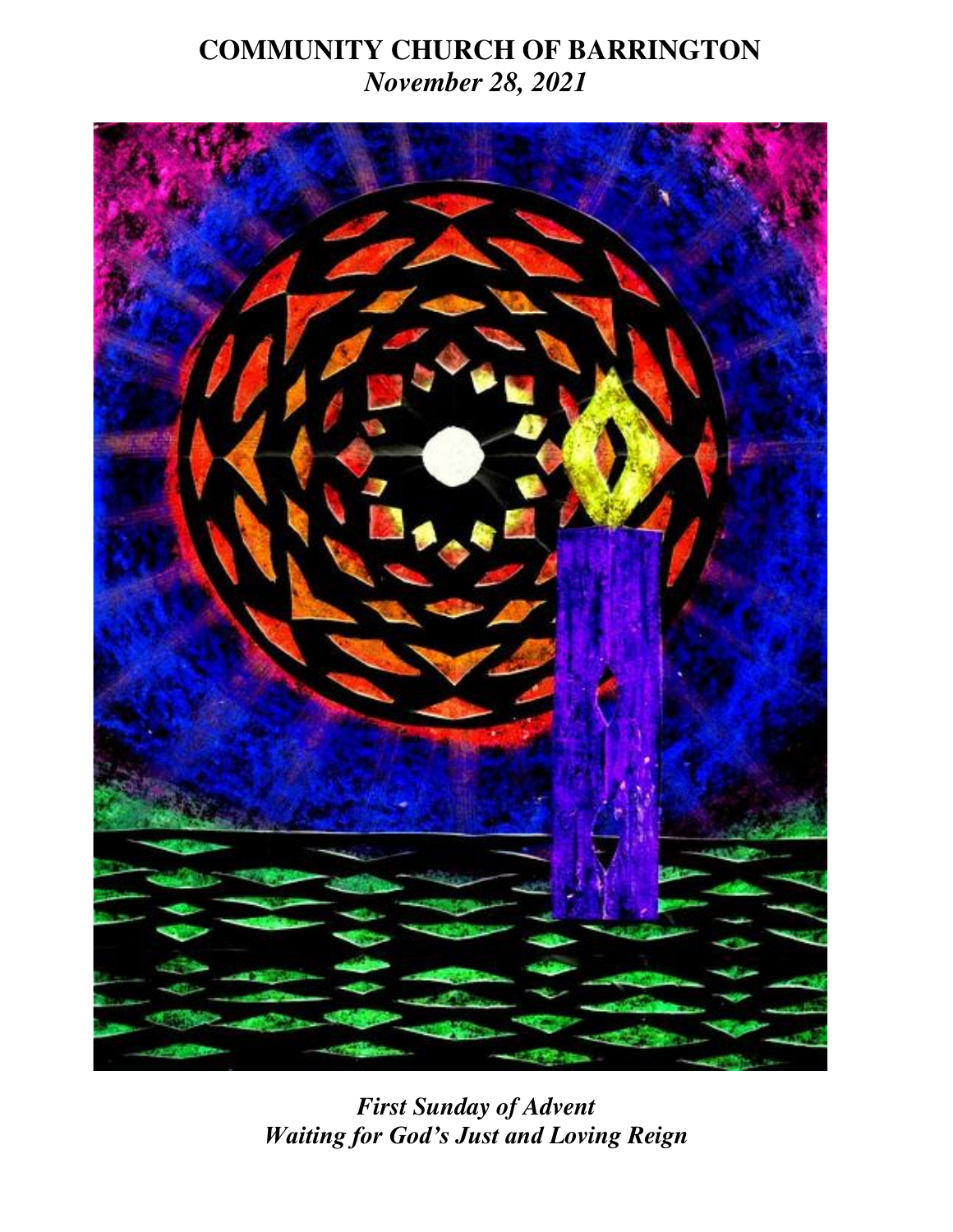#### **ORDER OF SERVICE November 28, 2021**

|                                  | His Eye Is On the Sparrow – arranged by Mark Hayes                                         |            |  |  |  |
|----------------------------------|--------------------------------------------------------------------------------------------|------------|--|--|--|
| <b>WELCOME and ANNOUNCEMENTS</b> |                                                                                            |            |  |  |  |
|                                  | <b>CALL to WORSHIP and LIGHTING OF THE ADVENT WREATH</b>                                   | Peer Lykke |  |  |  |
|                                  | One: In Advent we watch and wait for Christ's coming.                                      |            |  |  |  |
|                                  | We light candles of hope, peace, joy, and love,                                            |            |  |  |  |
|                                  | remembering the promises of God with prayer.                                               |            |  |  |  |
|                                  | We light this candle in hope.                                                              |            |  |  |  |
|                                  | Congregation sings while one candle is lit.                                                |            |  |  |  |
|                                  | Longing for light, we wait in darkness. Longing for truth we turn to you.                  |            |  |  |  |
|                                  | Make us your own, your holy people, light for the world to see.                            |            |  |  |  |
|                                  | Christ, be our light! Shine in our hearts. Shine through the darkness.                     |            |  |  |  |
|                                  | Christ, be our light! Shine in your church gathered today.                                 |            |  |  |  |
|                                  | One: As we enter this season of waiting, we confess we are not doing very well on our own. |            |  |  |  |
|                                  | Many: Come down, O God, and help us.                                                       |            |  |  |  |
|                                  | One: We thought we had matters in our own hands, fending for ourselves.                    |            |  |  |  |
|                                  | Many: Come down, O God, and save us.                                                       |            |  |  |  |
|                                  | One: We have lost our way. We sit in darkness.                                             |            |  |  |  |
|                                  | Many: Come, shine your light before us.                                                    |            |  |  |  |
|                                  | God of promise, God of hope,                                                               |            |  |  |  |
|                                  | Into our darkness come.                                                                    |            |  |  |  |

### **\*HYMN Come, Thou Long Expected Jesus #135**

#### **SCRIPTURE:** Jeremiah 33:14-16 Peer Lykke

<sup>14</sup>The time is coming, declares the LORD, when I will fulfill my gracious promise with the people of Israel and Judah. **<sup>15</sup>**In those days and at that time, I will raise up a righteous branch from David's line, who will do what is just and right in the land. **<sup>16</sup>**In those days, Judah will be saved and Jerusalem will live in safety. And this is what he will be called: The LORD Is Our Righteousness.

#### **Luke 21:25-28**

<sup>25</sup> "There will be signs in the sun, moon, and stars. On the earth, there will be dismay among nations in their confusion over the roaring of the sea and surging waves. **<sup>26</sup>**The planets and other heavenly bodies will be shaken, causing people to faint from fear and foreboding of what is coming upon the world. **<sup>27</sup>**Then they will see the Human One<sup>[\[a\]](https://www.biblegateway.com/passage/?search=Luke+21%3A25-28&version=CEB#fen-CEB-25844a)</sup> coming on a cloud with power and great splendor. <sup>28</sup> Now when these things begin to happen, stand up straight and raise your heads, because your redemption is near."

One Voice: The word of God, for the people of God. **Many Voices: Thanks be to God.**

**\*GLORIA PATRI** *Please stand as we sing* **#806** *Glory to the Father, glory to the Son, glory to the Holy Spirit, Three in* 

**PRELUDE** *Simple Gifts – arranged by Mark Hayes* **Grace Lee**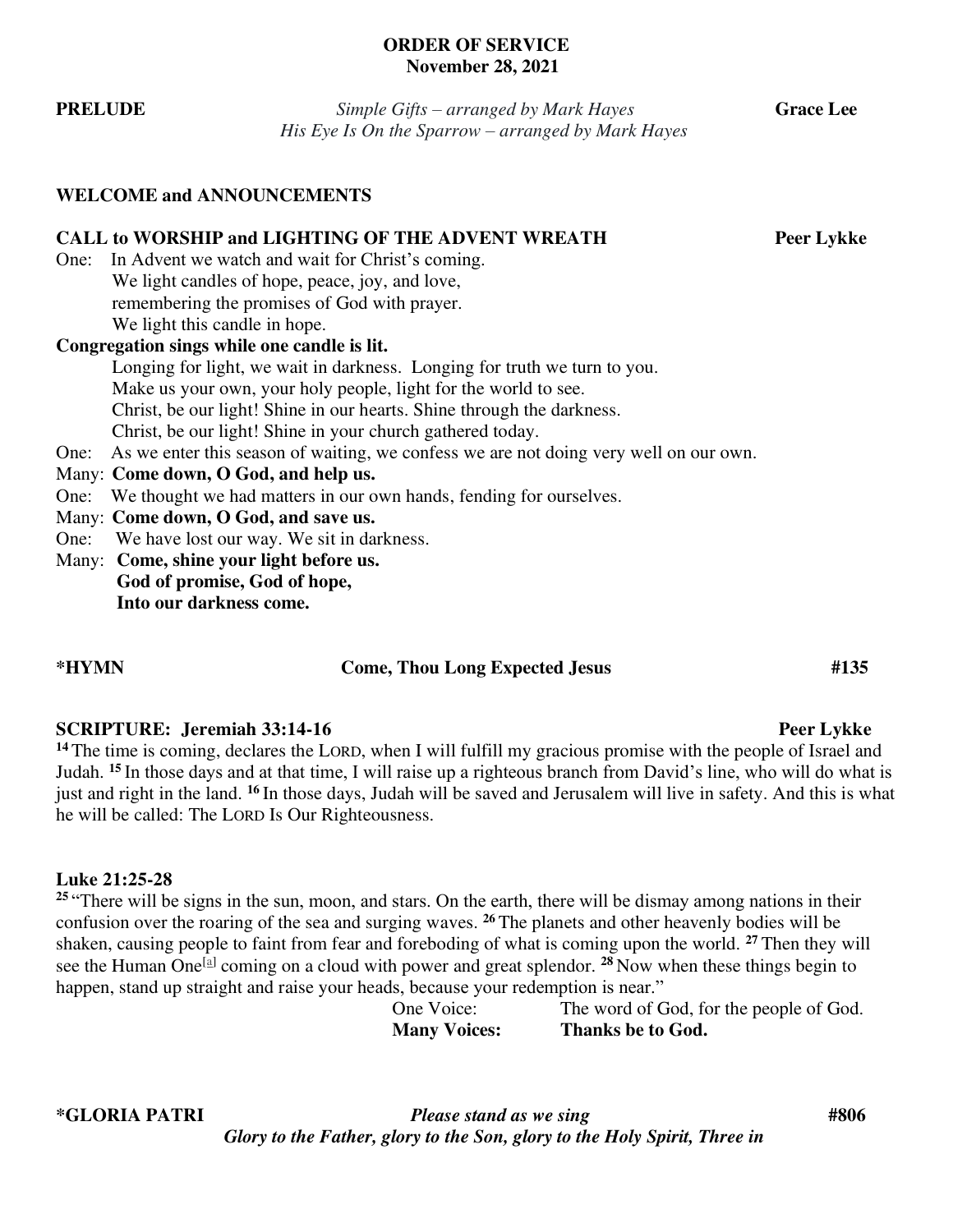### **CHILDREN'S MOMENT Alayne McNulty**

# **OFFERING OF GIFTS**

 **Musical Offering** *O Come, O Come Emmanuel arranged by Jan Sanborn*

**DOXOLOGY****#808**

 *Praise God from who all blessings flow; praise Him, all creatures here below; Praise Him above, ye heavenly host; praise Father, Son, and Holy Ghost. Amen.* 

### **PRAYER OF DEDICATION**

#### **CALL to PRAYER Christ Be Our Light**

 Christ be our light! Shine in our hearts. Shine through the darkness. Christ be our light! Shine in your church gathered today.

#### **JOYS and CONCERNS of the CHURCH**

One Voice: Gracious God **Many Voices: Hear our Prayer** 

#### **PASTORAL PRAYER**

#### **THE LORD'S PRAYER**

**Our Father, Who art in heaven, hallowed be Thy name; Thy kingdom come; Thy will be done on earth as it is in heaven. Give us this day our daily bread and forgive us our debts as we forgive our debtors. Lead us not into temptation, but deliver us from evil, for Thine is the kingdom and the power and the glory forever. Amen.** 

| <b>HYMN</b>                    | I Want to Walk As a Child of the Light      |                                                                                                                                                            | #539               |
|--------------------------------|---------------------------------------------|------------------------------------------------------------------------------------------------------------------------------------------------------------|--------------------|
| <b>PRAYER for ILLUMINATION</b> | One Voice:<br><b>All Voices:</b>            | May the words of my mouth,<br>And the meditations of our hearts, be acceptable in Thy<br>sight, O Lord, our Strength and our Redeemer. Amen.<br>(Psalm 19) |                    |
| <b>SERMON</b>                  |                                             | Waiting for God's Just and Loving Reign                                                                                                                    | Rev. Carol McVetty |
| <b>HYMN</b>                    | <b>Where Cross the Crowded Ways of Life</b> |                                                                                                                                                            | #433               |